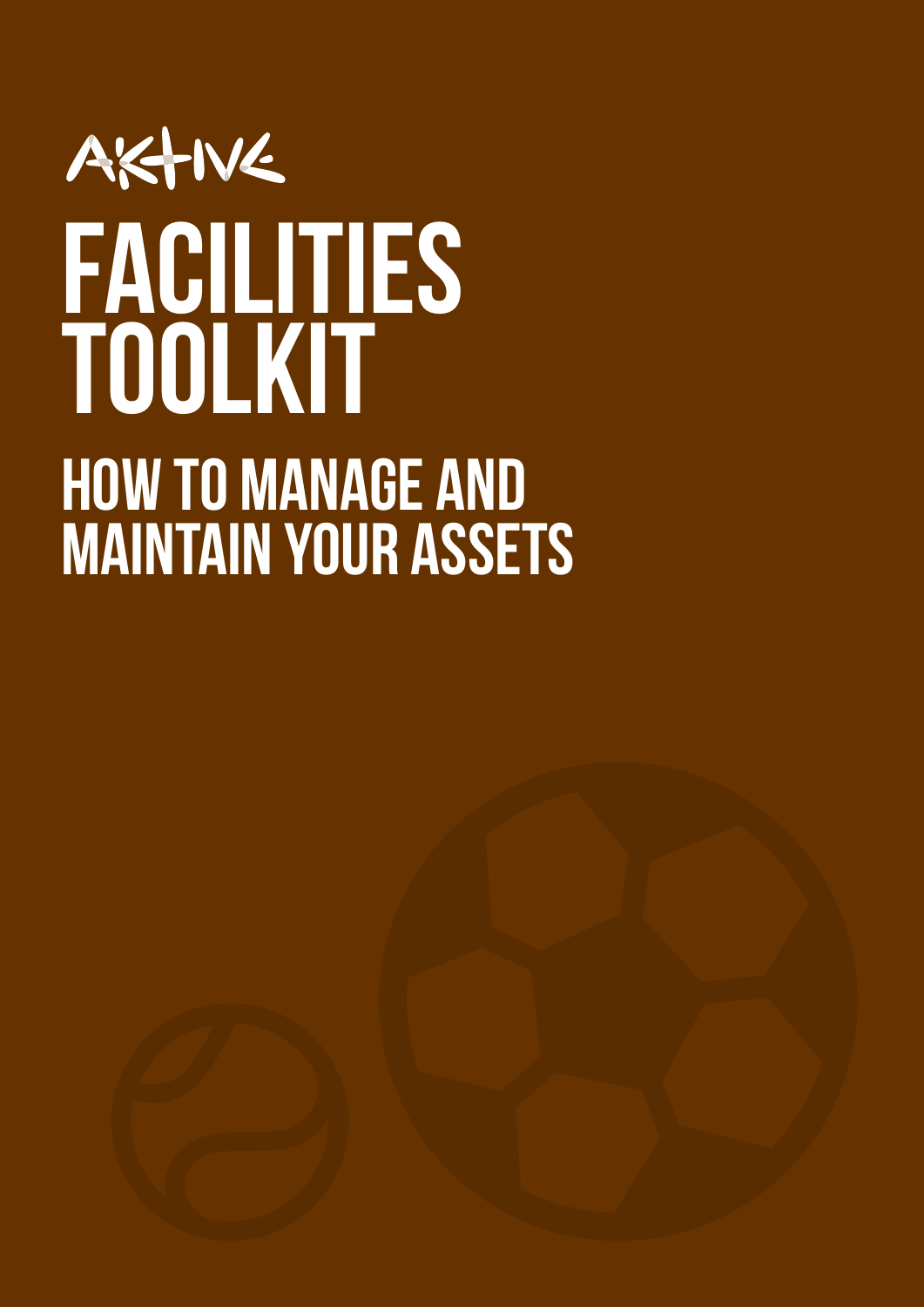# <span id="page-1-0"></span>OVERVIEW

Accessible, safe and welcoming spaces and places are an essential piece of the overall sport landscape that require significant investment. Providing and maintaining quality facilities not only improve everyone's enjoyment; it also helps give your club a better overall look and feel. Regularly maintaining your clubhouse and changing areas, as well as providing entertainment and a range of quality food and drink options, are important factors that contribute to the long-term sustainability of your club. This is pivotal in projecting the image and culture you want to create within your community.

This entire process begins by identifying the need for a facility and developing a strategic case. Once the concept is drafted, it needs to be evaluated to ensure it is fit for purpose, sustainable and future proofed. Next, the requirements of the facility and estimates need to be detailed before any building happens. Managing and measuring the impact of the facility are also important steps to ensure longevity of investment and the asset. Sport New Zealand's Community Sport & Recreation Facility Development Guide is designed to help those looking to build or develop a community aquatic and/or indoor sports facility. It builds on the **Community Sport & Recreation Facility Development Guid[e>>](https://sportnz.org.nz/managing-sport/search-for-a-resource/guides/community-sport-and-recreation-facility-development-guide)** 

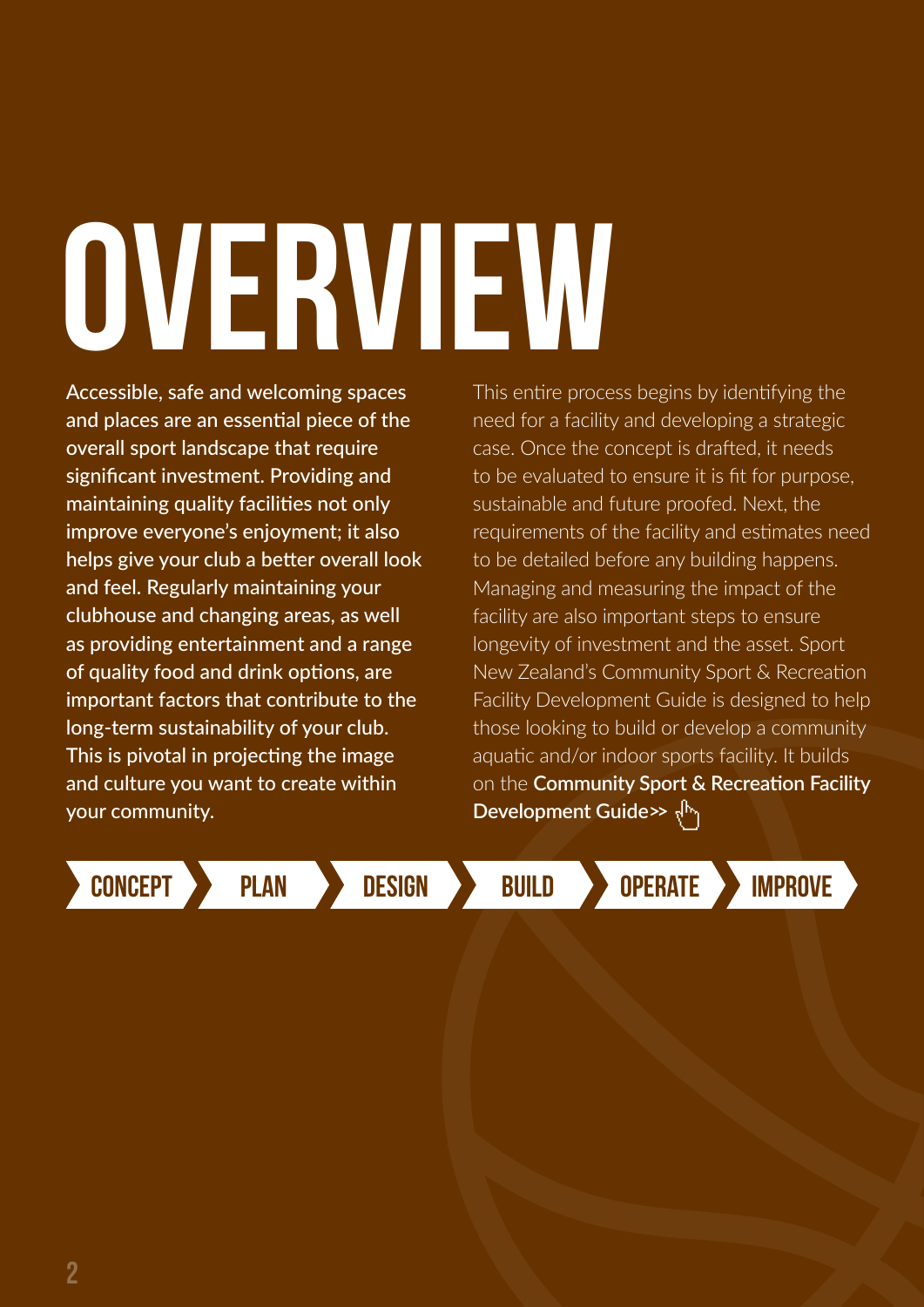| <b>CONTENTS</b> |  |  |
|-----------------|--|--|
|-----------------|--|--|

| Overview                            | $\overline{2}$ |
|-------------------------------------|----------------|
| The Purpose                         | 4              |
| <b>What Is Facility Management?</b> | 5              |
| Who Should Maintain The Facility?   | 5              |
| <b>Accessing Your Facility</b>      | 6              |
| <b>Outdoor Signage</b>              | 6              |
| The Key Areas Of Your Building      | 7              |
| Go Green - And Save Costs!          | 9              |
| <b>Managing Your Assets</b>         | 10             |
| <b>Providing Food And Drink</b>     | 13             |
| <b>Create A Fun Atmosphere</b>      | 14             |
| <b>Handling Busy Periods</b>        | 15             |
| <b>Interacting With Council</b>     | 16             |
| <b>Future Considerations</b>        | 17             |
| Looking For Further Information?    | 18             |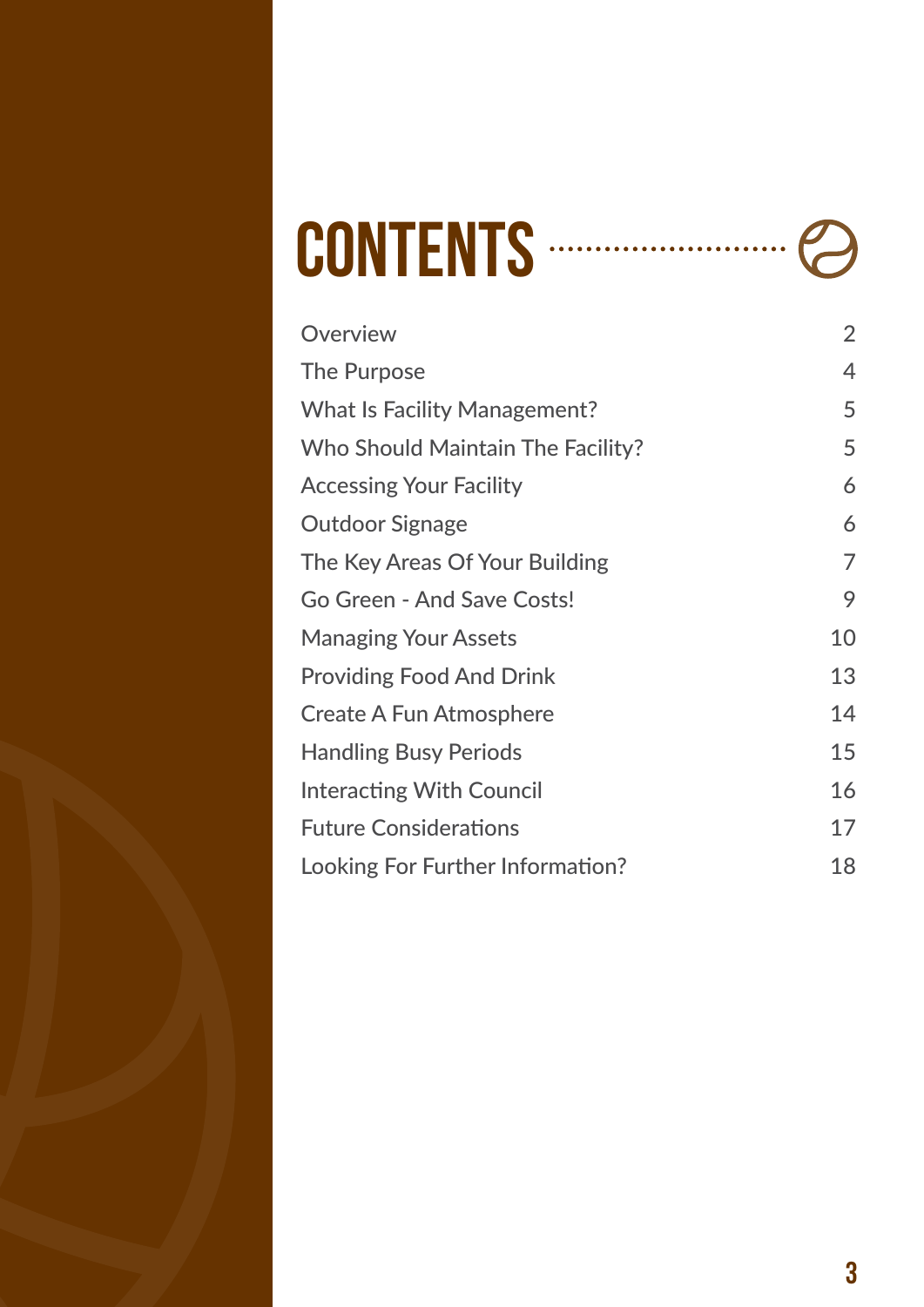### <span id="page-3-0"></span>THE PURPOSE **SECONDITION**

Auckland is a complex multi-cultural environment with many challenges and unparalleled opportunities to increase and sustain participation in sport and recreation. This has led to the establishment of *The Auckland Approach to Community Sport*, a strategic response aiming to create a world-class community sport system in *Tāmaki Makaurau*, community by community. This toolkit has been developed (and will be updated) by Aktive, with input from delivery partners CLM Community Sport, Harbour Sport, Sport Auckland and Sport Waitākere, based on insights and good practice examples from across Auckland.

The purpose of this generic facilities toolkit is to provide information, insights and ideas that will assist leaders of clubs/codes to develop and maintain your assets over a long-term. It can be tailored and implemented as each club/code sees relevant.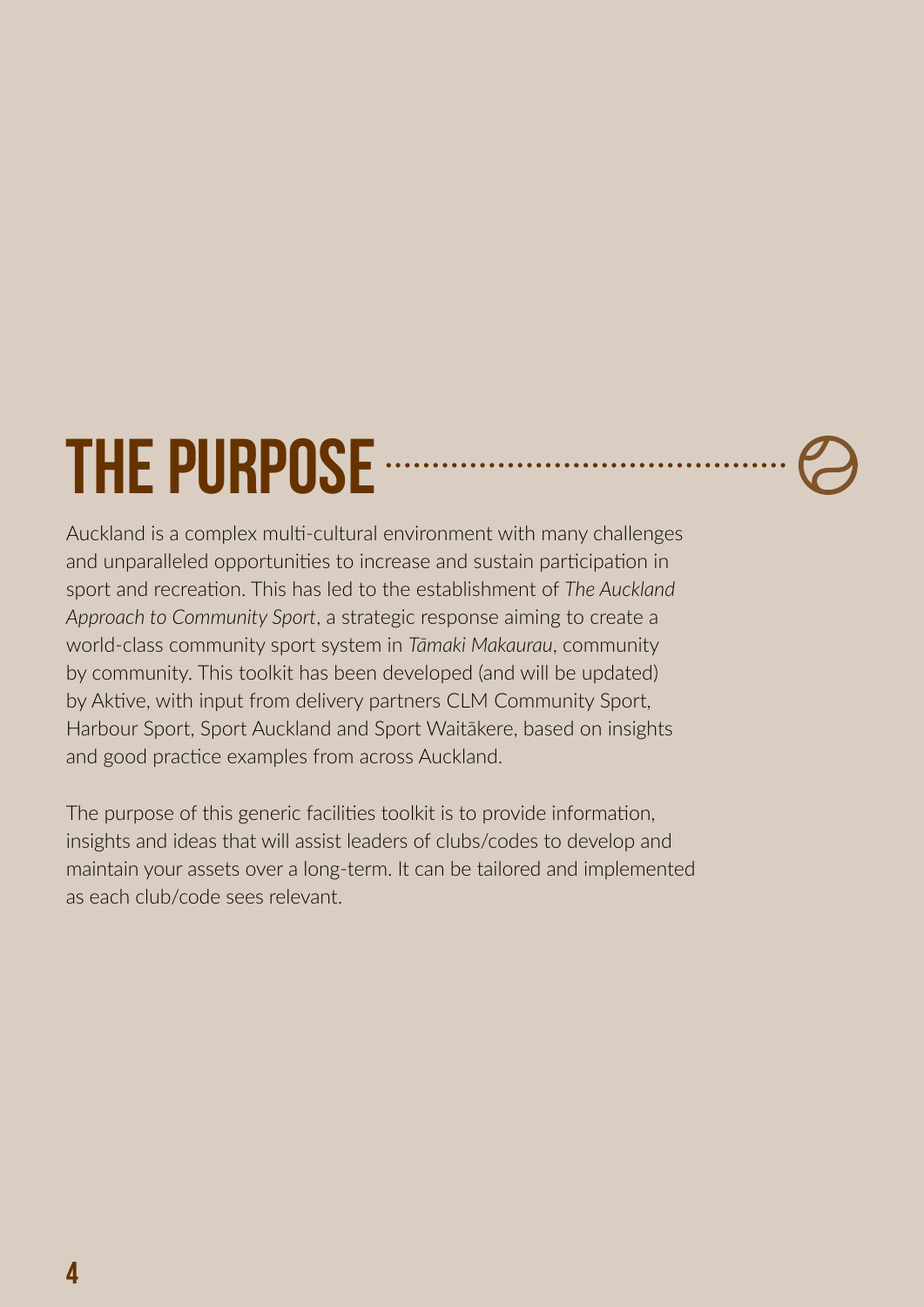### <span id="page-4-0"></span>WHAT IS FACILITY MANAGEMENT?

For sport clubs, facility management is ensuring your facilities are in the best possible condition by maintaining, repairing, upgrading or improving your facility assets to support the primary objectives of your club. Taking pride in your facilities is a great contributor to your club culture and encourages increase in membership. With increasing financial strains on clubs.

it is important a club committee takes the time to develop and implement a facility management plan to ensure service delivery, and respond to changing trends and the needs within the community. It is vital your facilities are clean, safe and in good working order to encourage members, supporters and visitors to attend your club.

### WHO SHOULD MAINTAIN the facility?

**Responsibility for the maintenance of your facility depends on who owns the building and surrounding grounds, which includes any playing fields used by the club. Club committees should be fully aware of their responsibilities by knowing the following:**

- Does the club own the building and the grounds?
- Is it a leased or rented facility and do they have a maintenance agreement and responsibilities agreed to with the landlord?
- Is it a Council owned property or grounds and what is the maintenance agreement in place?
- Who is the relevant contact person at the Council should any issues arise?

A Facility or Grounds Manager is the central point of contact for coordinating the maintenance of your facility and should report regularly to the club committee - by providing a progress report of the facility management plan and looking at long term solutions and care of your facility. However, it is not the role of the facility manager to be the only person in the club maintaining, repairing and upgrading your facilities - it is a team effort.

Encourage your members to provide feedback about the facility advising if there are any repairs required or they have suggestions for any areas of improvement.

■ Link to the Participation and Membership **[toolkit for feedback ideas](http://aktive.org.nz/wp-content/uploads/2019/05/Participation-Membership-Toolkit-May-2019.pdf)** >>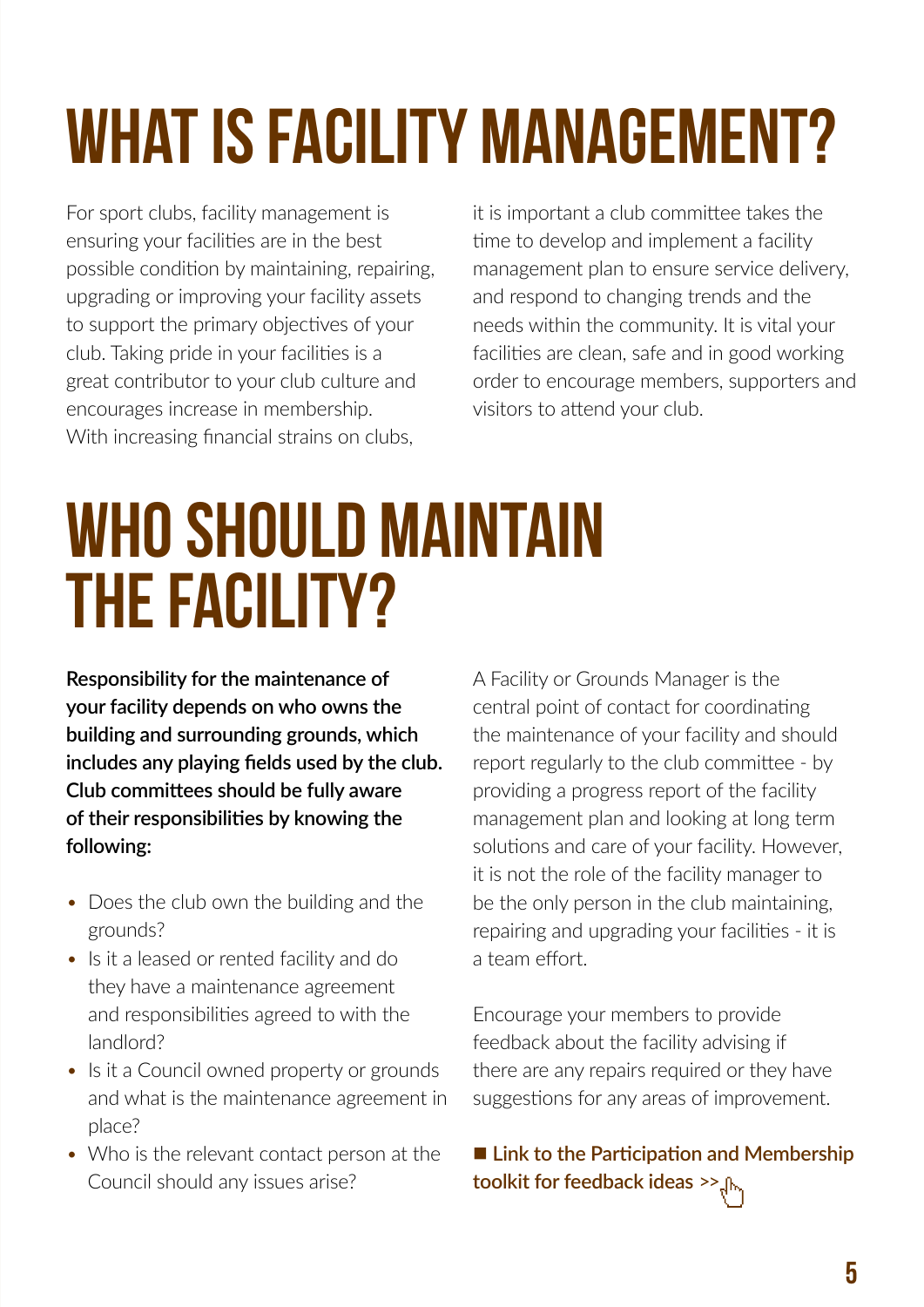### <span id="page-5-0"></span>Accessing your facility

Transport to and from any club can be challenging at times. Help your members and guests to access your facility by providing them with information on the number of carparks available (including time restrictions) in and around your club. You can also let them know their nearest **[public transport](https://at.govt.nz/bus-train-ferry/) >>** 

options (bus stops, train stations and ferry terminals), places for bicycles and scooters and accessible / parent car parks. Printing this information as a map to show a birdseye view will make it a lot easier for people to find your facility and will improve the overall experience with your club.

### Outdoor signage

A lot of businesses understand the value of good signage and view this as an investment that pays for itself many times over. After all, it is an ideal opportunity to promote your club and communicate your club's identity. Well designed and well-placed signage from the road through to the entrance and onto the playing area helps attract people and enhance their experience at your club. This is usually the first impression your members and guests have of your club. In most cases, the building itself is a sign / billboard.

What will your signage show when people go past? How will you provide a snapshot to encourage people to want more? How will it tell your clubs/codes story?

#### **Your signage needs to be visible, welcoming and informative to encourage people to come and experience your club. Some tips for good signage include:**

- Picking the location wisely
- Having a consistent design across all signage
- Making it big and clear
- Avoiding too much text
- Using positive language to convey messages
- Maintaining all signage to ensure it stays clean and tidy

#### **Three areas your club could target for external signage include:**

- **Roadside -** directions to the building or fields
- **Fascia** (the vertical section of the  $\blacktriangle$  building just below the roof) – club logos and names
- **3 Wall** (side of the building) billboards, illustrations and murals.

■ Before you start putting signage up, **[Auckland Council have bylaws that your](https://www.aucklandcouncil.govt.nz/plans-projects-policies-reports-bylaws/bylaws/Pages/signage-bylaw.aspx)  [club will need to adhere to](https://www.aucklandcouncil.govt.nz/plans-projects-policies-reports-bylaws/bylaws/Pages/signage-bylaw.aspx)** >>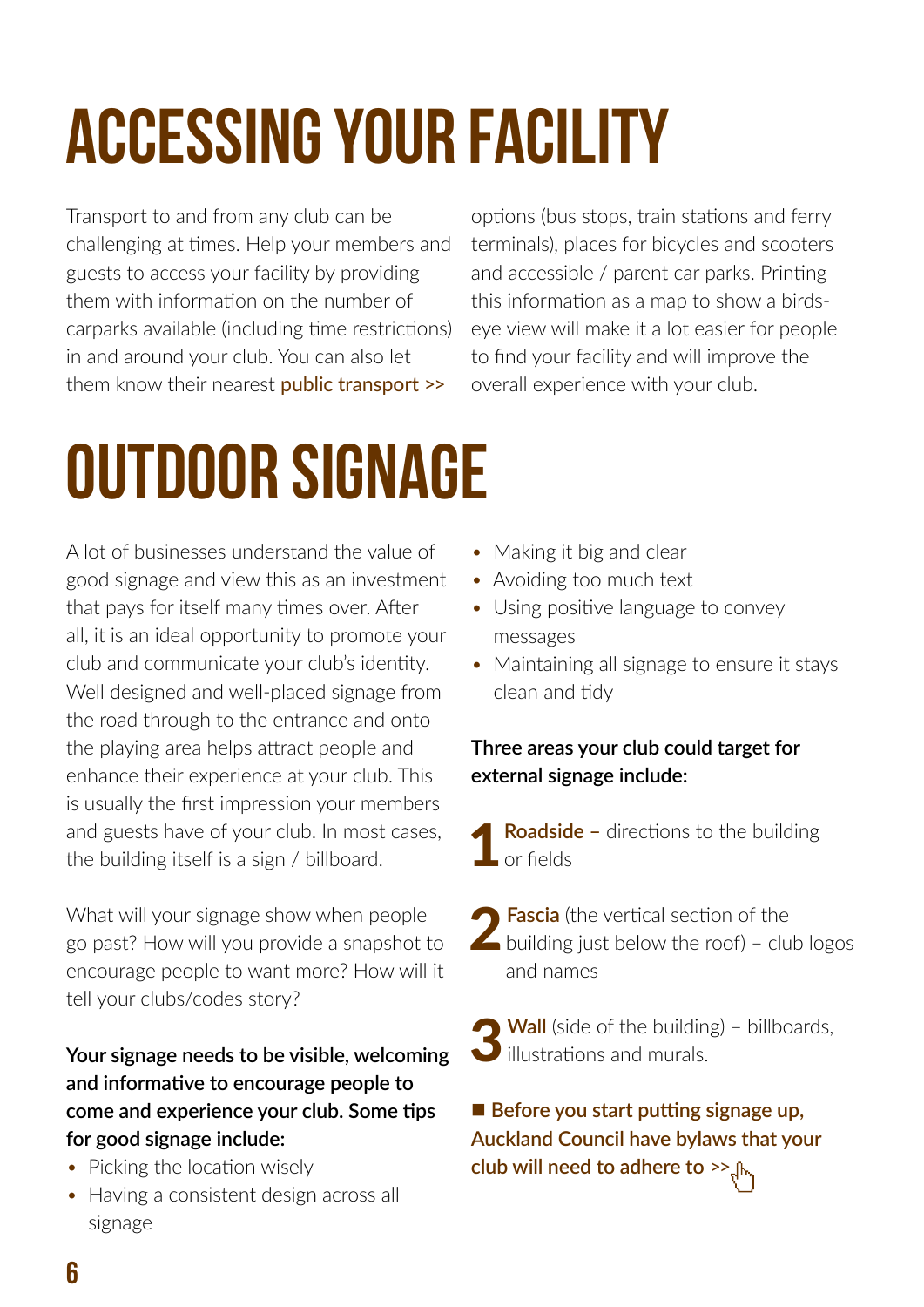### <span id="page-6-0"></span>The key areas of your building

Now that people know where your club is, consider how you can play with your environment, architecture, layout and aesthetics to create a sense of energy, movement and encourage social interaction in your community. What will this environment look like? What will it sound like? How will it make people feel? Think about what you can do with colour, lighting, space proportions and messaging.

#### KEY AREAS OF YOUR FACILITY TO PAY ATTENTION TO:

ENTRANCE / EXIT AREAS - This is where participants take their first steps so draw them in further with inviting images and messages. Here is your chance to inspire them to experience your club

PLAYING AREAS - Remind people why they are there by reinforcing the fun and social aspects of what they are experiencing.

**CHANGING ROOMS - Why shouldn't your** changing areas be as inspiring as the rest of your clubrooms? Here you can get your participants in the zone before they start or remind them how good it was afterwards.

**STORAGE AREAS - Use 'dead' zones to** maximise floor space and provide easy access to equipment.

When it comes to choosing a club (and choosing to stay there), many people rate appearance and atmosphere among the key factors in their decision. If people love what the club looks and feels like they will be more likely to come back. Colours, lighting, different shapes and finishes can help to invigorate the club décor. A lot of people no longer tolerate old décor and poor lighting or play in lifeless or unkept spaces – they're after inspiring and inviting environments.

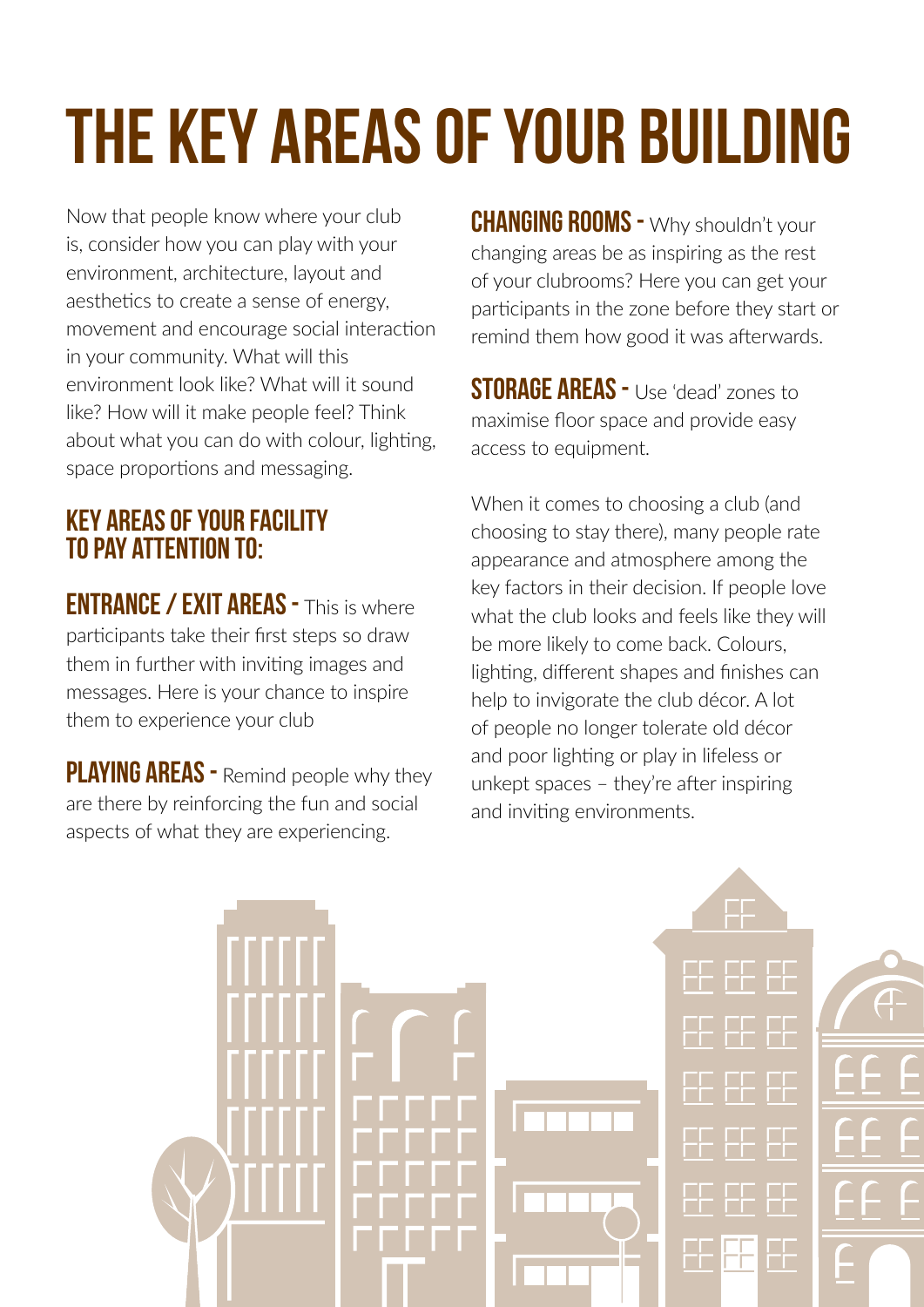#### THINGS YOUR CLUB COULD DO TO EXCITE YOUR MEMBERS:

- Update your carpets and lighting to create a sense of movement and energy
- Place furniture to complement the area ensure there is enough space for people to be together
- Remove clutter and use dead zones to store equipment, maximise floor space and make things look neat and tidy
- Reflect the vibrancy at your club by repainting the walls with a few striking colours to highlight or accentuate the area
- Display laminated posters in strategic areas to support the colours and lighting - swap with new ones regularly
- Utilise floor tape and stickers to guide people to the playing area (and highlight changes in height such as steps)
- Put images, patterns, shapes and motivational messages on the walls to inspire people to do more.
- Use music to create mood make sure it is not too soft or too loud!
- Add plants and flowers which gets rid of odours and saves money in the long-term
- For indoor courts ensure great lighting, adequate wall conditions and visible floor markings
- Recognise your players' achievements via memorabilia displays, trophy cabinets and honour boards to relive the club's history and ensure the spirit of your sport lives on through future generations.

#### HOW YOUR CLUB CAN APPROACH THIS:

- Start by thinking about who your club is, what your story is, what experience you want to offer your members and where you want to take them
- Decide what you want to keep and what you want to change
- Figure out how much you can spend on facility renovations.

■ Link to the Finance and Insurance **[toolkit for ideas on budgeting](http://aktive.org.nz/wp-content/uploads/2019/03/Finance-Insurance-Toolkit-Mar-2019.pdf)** >>

• Work from a plan that details where you are and where you want your club to be with its new design. This may mean renovating in stages.

Determine what should be done first. Go for the most impact for the dollar (the more people to see it the better). By transforming your facility you'll change how your members feel about being in it. This will make them more likely to come back for more and more likely to bring their family, friends and colleagues too.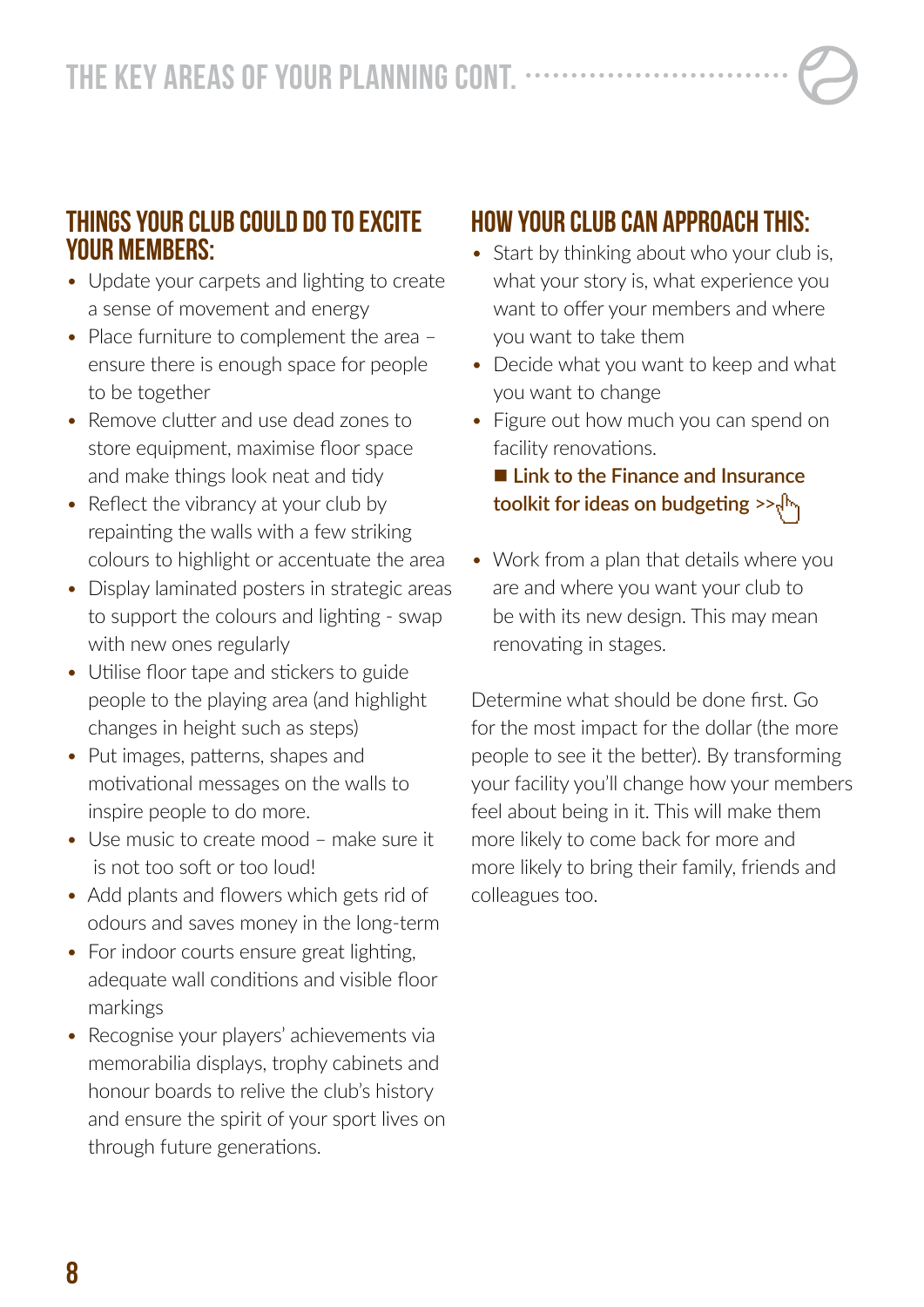<span id="page-8-0"></span>

### Go green - and save costs!

Electricity, gas and water are all utilities which most clubs need. There are several things your club could do to promote better, more sustainable and healthier facilities, while also saving your club money:

- Utilise recycling stations to reuse rubbish, compost organic matter and dispose of light bulbs
- Use energy-efficient products
- Choose environmentally friendly cleaning products
- Install low flow shower heads to reduce water usage
- Fit efficient air conditioning and heating systems, including double glazing
- Install solar panels to heat water
- Reduce paper through online marketing **[Marketing and Communications](http://aktive.org.nz/wp-content/uploads/2018/08/MarketingToolkit_Spreads.pdf)  [Toolkit](http://aktive.org.nz/wp-content/uploads/2018/08/MarketingToolkit_Spreads.pdf) >>**
- Underlay flooring from recycled products
- Place plants throughout your facility to give fresh air.

■ For further ideas on how to save money, **[click the link to the Finance and Insurance](http://aktive.org.nz/wp-content/uploads/2019/03/Finance-Insurance-Toolkit-Mar-2019.pdf)  [Toolkit](http://aktive.org.nz/wp-content/uploads/2019/03/Finance-Insurance-Toolkit-Mar-2019.pdf) >>**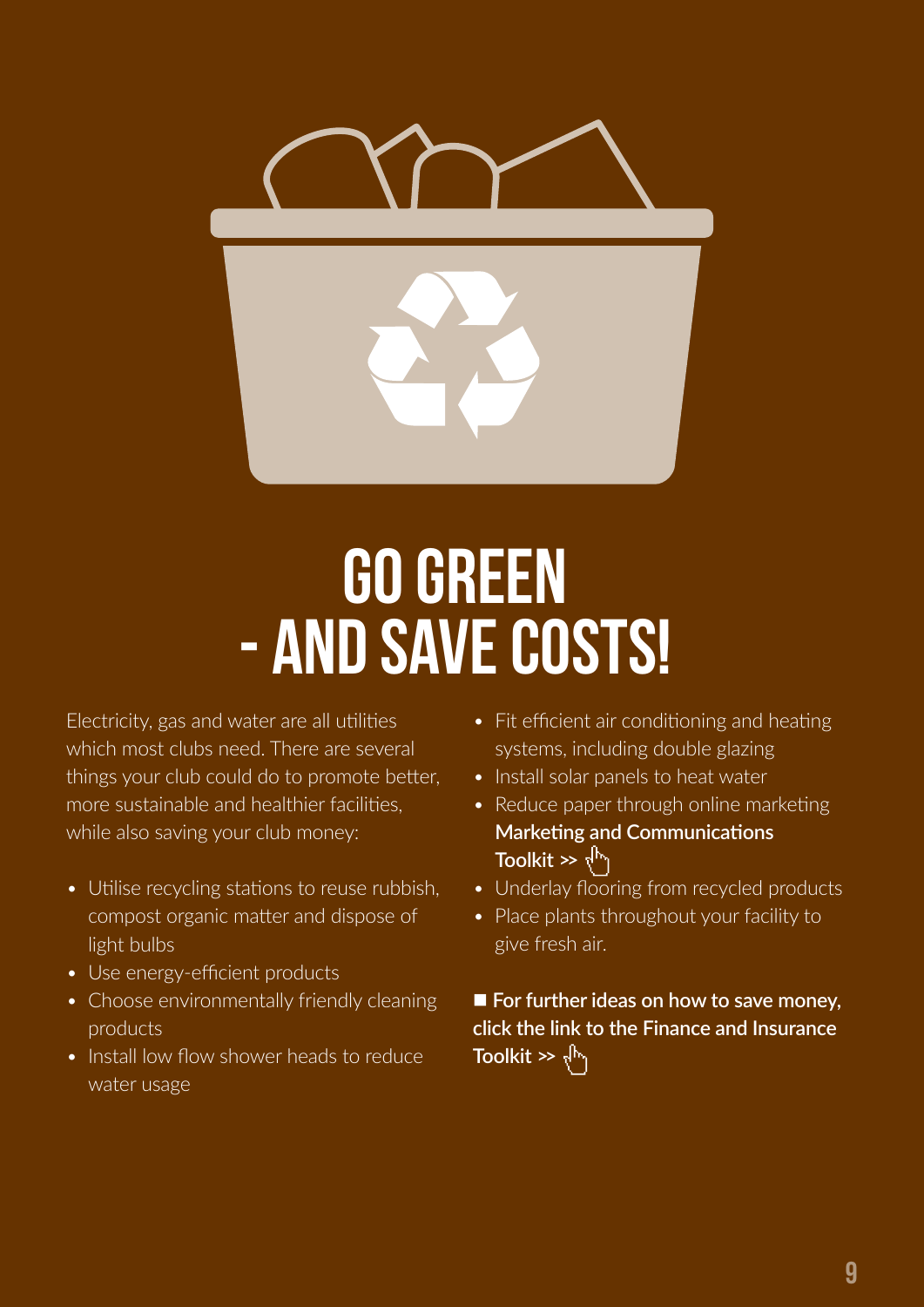### <span id="page-9-0"></span>Managing your assets

An asset management plan is critical to the management of a facility. To protect the high capital investment and ensure the reliable operation of your facility, a preventative maintenance programme must be established. In your management plan include a physical description of your facility and detail strategies for maintenance. It should include:

#### ASSET INVENTORY

ASSET REGISTER

Below is an example

- Details with various components / areas within the facility, key design features, rental or leasing arrangements for buildings, plant or equipment
- Maintenance plan provide building maintenance schedules, procedures for rectifying faults and repairs, plant and equipment replacement schedules,

purchasing systems, security features, inventory control systems and conditions of use policies

• Energy consumption programme – outline specific cost saving technologies, plant and equipment monitoring systems, quality control features.

#### ASSET REGISTER

Recording the improvement work that needs to be done – whether upgrading, refurbishing or replacing – your land, buildings, furniture and fixtures and equipment in an asset register will assist with your annual budgeting process.

#### **n** [Link to IRD Depreciation website](https://www.ird.govt.nz/business-income-tax/depreciation/)  $\geq \sqrt{n}$

| Description    | Serial Number | <b>Original Cost</b> | Purchased<br>Date | Depreciation<br>Method | Depreciation<br>Rate | Amount Year 1<br>Depreciation | <b>Adjusted Cost</b><br>Year <sub>2</sub> | Amount Year 2<br>Depreciation | <b>Adjusted Cost</b><br>Year <sub>3</sub> |
|----------------|---------------|----------------------|-------------------|------------------------|----------------------|-------------------------------|-------------------------------------------|-------------------------------|-------------------------------------------|
| Club<br>Laptop | 2345678       | \$1600.00            | 5/4/18            |                        | 40%                  | \$640                         | \$960                                     | \$384                         | \$576                                     |
|                |               |                      |                   |                        |                      |                               |                                           |                               |                                           |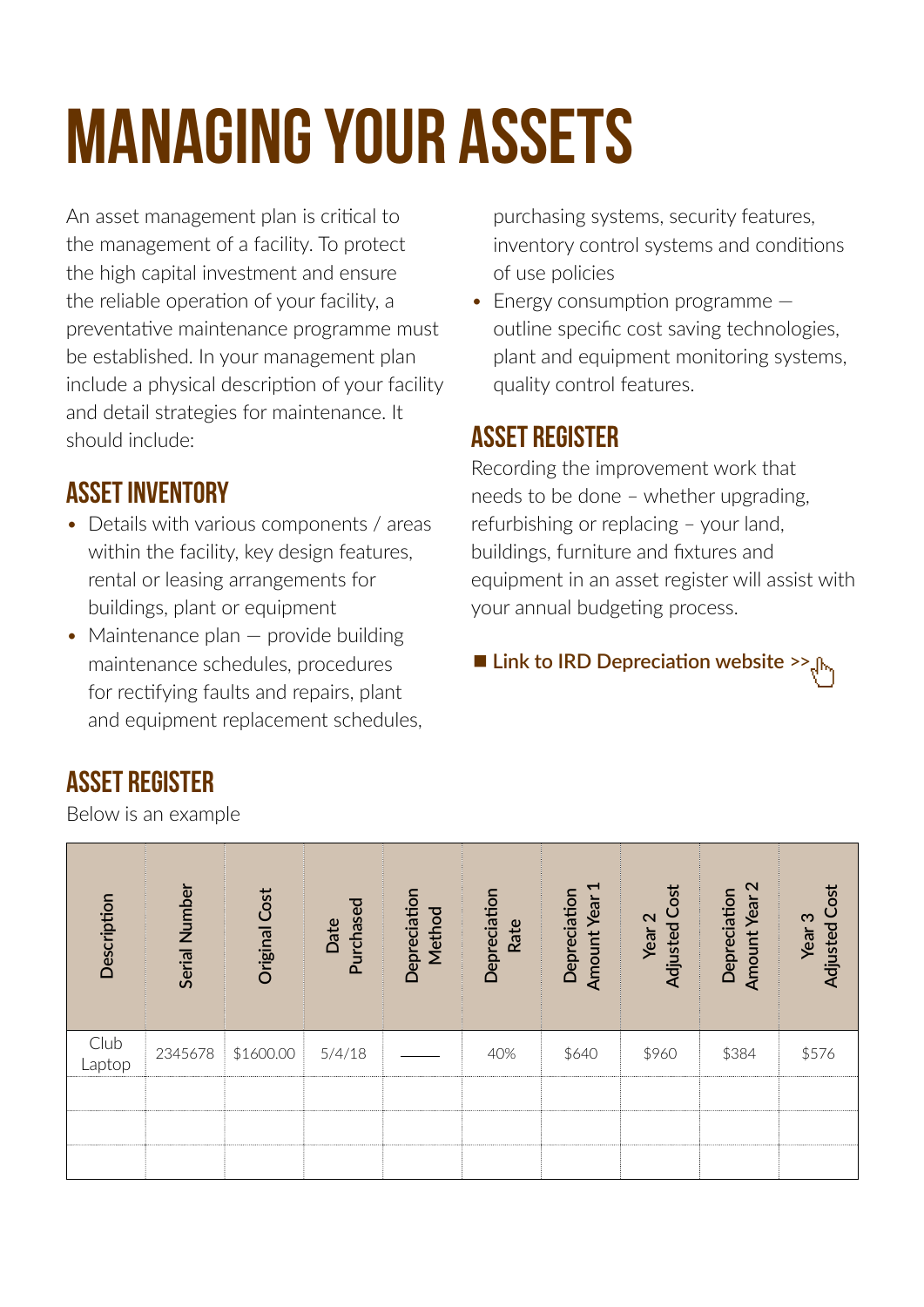#### ASSET MAINTENANCE Below is an example maintenance plan:

#### HEALTH AND SAFETY

| Item                                    | Period                  | By Whom            | <b>Responsibility</b>   |
|-----------------------------------------|-------------------------|--------------------|-------------------------|
| Kitchen hygiene                         | Annually and spot check |                    | <b>Catering Manager</b> |
| Bar / lounge                            | Annually and spot check |                    | <b>Bar Manager</b>      |
| Fire safety appliances                  | 6 monthly               |                    | Office Manager          |
| Electrical safety inspection   Annually |                         | <b>Electrician</b> | <b>Office Manager</b>   |
| Gas fittings                            | On refill               | <b>Gas Company</b> | <b>Catering Manager</b> |
| Plumbing                                | On occurrence           | Plumber            | <b>Office Manager</b>   |

#### ROUTINE REPAIRS, CLEANING AND MAINTENANCE

| <b>Item</b>                                      | Period       | <b>Last Done</b> | <b>Next Due</b> | Est. Cost |
|--------------------------------------------------|--------------|------------------|-----------------|-----------|
| Water blasting to clean<br>entrance to club      | Annually     | 2015             | 2016            | \$500     |
| Clean and remove weeds<br>from garden            | Quarterly    | Oct 2015         | Feb 2016        | \$50      |
| Clean welcoming notice<br>board at road entrance | 6 monthly    | Jan 2015         | Jun 2016        | Volunteer |
| Steam clean carpet                               | 6 monthly    |                  |                 | \$350     |
| Cleaning: bar                                    | Daily        |                  |                 |           |
| Cleaning: kitchen                                | Daily        |                  |                 |           |
| Cleaning: changing rooms                         | Twice weekly |                  |                 |           |
| Cleaning: lounge area                            | Weekly       |                  |                 |           |

#### PERIODIC REPAIRS AND MAINTENANCE

| ltem                   | Period        | Last Done | <b>Next Due</b> | Est. Cost |
|------------------------|---------------|-----------|-----------------|-----------|
| Paint wood on deck     | 10 years      | 2015      | 2025            | \$6500    |
| Paint handrail on ramp | 5 years       | 2011      | 2016            | \$500     |
| Clean and paint roof   | $10-15$ years | 2004      | 2017            | \$10000   |
| Repaint foyer area     | 10 years      | 2007      | 2017            | \$1000    |

#### MAINTENANCE PROJECTS

| Item                 | <b>Est. Cost</b> | <b>When</b>                      |
|----------------------|------------------|----------------------------------|
| Door in kitchen area | \$400            | $\rightarrow$ 201 $^{-}$<br>LVI. |

#### REPLACEMENT ITEMS

| Item                                                        | Period        | Last Done | <b>Next Due</b> | Est. Cost |
|-------------------------------------------------------------|---------------|-----------|-----------------|-----------|
| Replace carpet in<br>lounge area                            | $10-15$ years | 2005      | 2019            | \$20000   |
| Replace furniture in $\parallel$ 10-15 years<br>lounge area |               | 2005      | 2019            | \$20000   |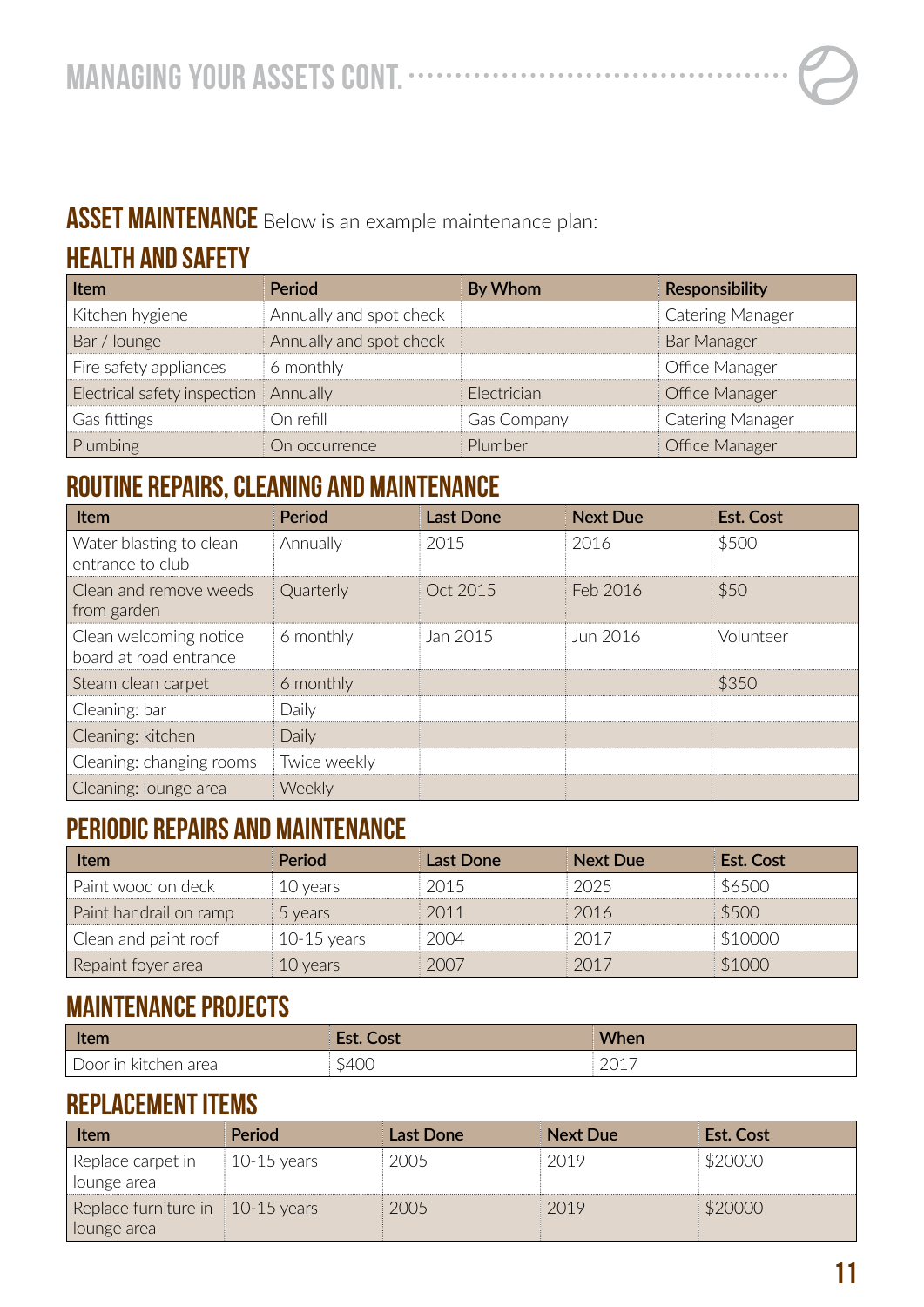#### **SECURITY**

The safety and security of members should be a top priority for any sports facility. The ways and means of protecting facilities are constantly changing thanks to technological advances and risk management methods. Design with safety in mind – consider security lighting and sensors to protect the building and also members, creating light open planned areas and carparks.

#### INVEST IN RELEVANT TECHNOLOGY

- Ensure an adequate alarm system is installed in the building and the codes are changed regularly, and a register of users is kept
- Technology now allows for improved access control, such as swipe keys for doors and lighting (linked to online booking and payment) and exit buttons
- CCTV is also a valuable tool to secure the facility and monitor the activity at the club
- Ensure all computers and web site access areas have adequate security passwords for club users and a record of who has access to systems is kept



#### BUILDING WARRANT OF FITNESS

Every year your club will need a **[building](https://www.aucklandcouncil.govt.nz/plans-projects-policies-reports-bylaws/bylaws/Pages/signage-bylaw.aspx)  [warrant of fitness](https://www.aucklandcouncil.govt.nz/plans-projects-policies-reports-bylaws/bylaws/Pages/signage-bylaw.aspx)** (BWOF) to confirm that systems (such as fire safety, ventilation) have been maintained and that requirements of the compliance schedule have been met. You need to display a BWOF, so that people using your building know that all the systems in the building are functional and operating effectively, without any risk to their **[health and safety](https://www.aucklandcouncil.govt.nz/building-and-consents/commercial-building-systems/Pages/building-warrant-of-fitness.aspx) >>**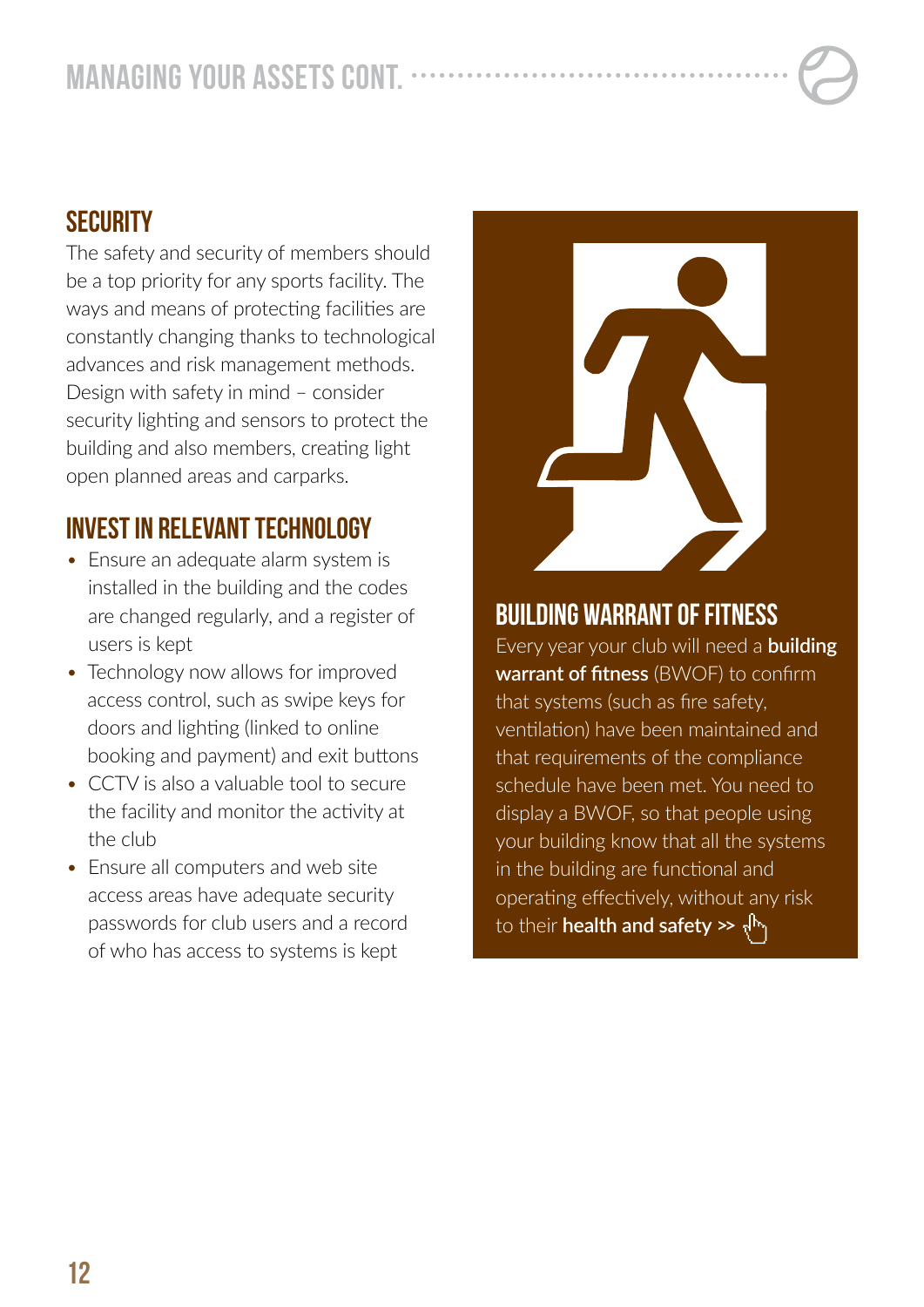<span id="page-12-0"></span>

### Providing food and drink

Serving food and drink within your club can be a great way of boosting income and encouraging more people to visit.

#### SERVING FOOD

If your club regularly provides food - even if you contract out your catering - there have been some changes to food safety. Clubs that have a regular bar or restaurant open all the time are likely to require a **[For an example food control plan](https://www.mpi.govt.nz/food-safety/food-act-2014/food-control-plans/) >>**

Those that only provide food on special occasions (less than 20 times a year) are likely to be exempt.

#### **Here are a couple of links that may assist:**

- **[Food handling guidelines](http://www.foodstandards.govt.nz/consumer/safety/faqsafety/Pages/default.aspx) >>**
- **[Hand washing tips](https://www.healthnavigator.org.nz/healthy-living/tips-for-healthy-living/h/hand-washing/#Resources) >>**

#### SELLING OR SUPPLYING ALCOHOL

If your club wishes to sell or supply alcohol, being aware of the alcohol licensing legislation is crucial. You need to **[apply](https://www.aucklandcouncil.govt.nz/licences-regulations/business-licences/alcohol-licences-fines/open-business-sells-alcohol/Pages/default.aspx)  [for a club license](https://www.aucklandcouncil.govt.nz/licences-regulations/business-licences/alcohol-licences-fines/open-business-sells-alcohol/Pages/default.aspx) >>** and you need to understand the responsibilities that come along with selling alcohol. A club licence is granted initially for one year and then can be renewed every three years. Special licences are granted per event or for a series of events.

If your club is serving alcohol, it is important to display appropriate signage. There are **[resources available](https://www.alcohol.org.nz/management-laws/managing-alcohol/alcohol-in-clubs) >>** to help your club manage this. Likewise if your club has an alcohol license you must **[serve food](https://www.aucklandcouncil.govt.nz/licences-regulations/business-licences/alcohol-licences-fines/open-business-sells-alcohol/Pages/food-in-licenced-business-sites-clubs.aspx) >>**

This condition forms part of good host responsibility, as eating before or while drinking significantly reduces the level of intoxication.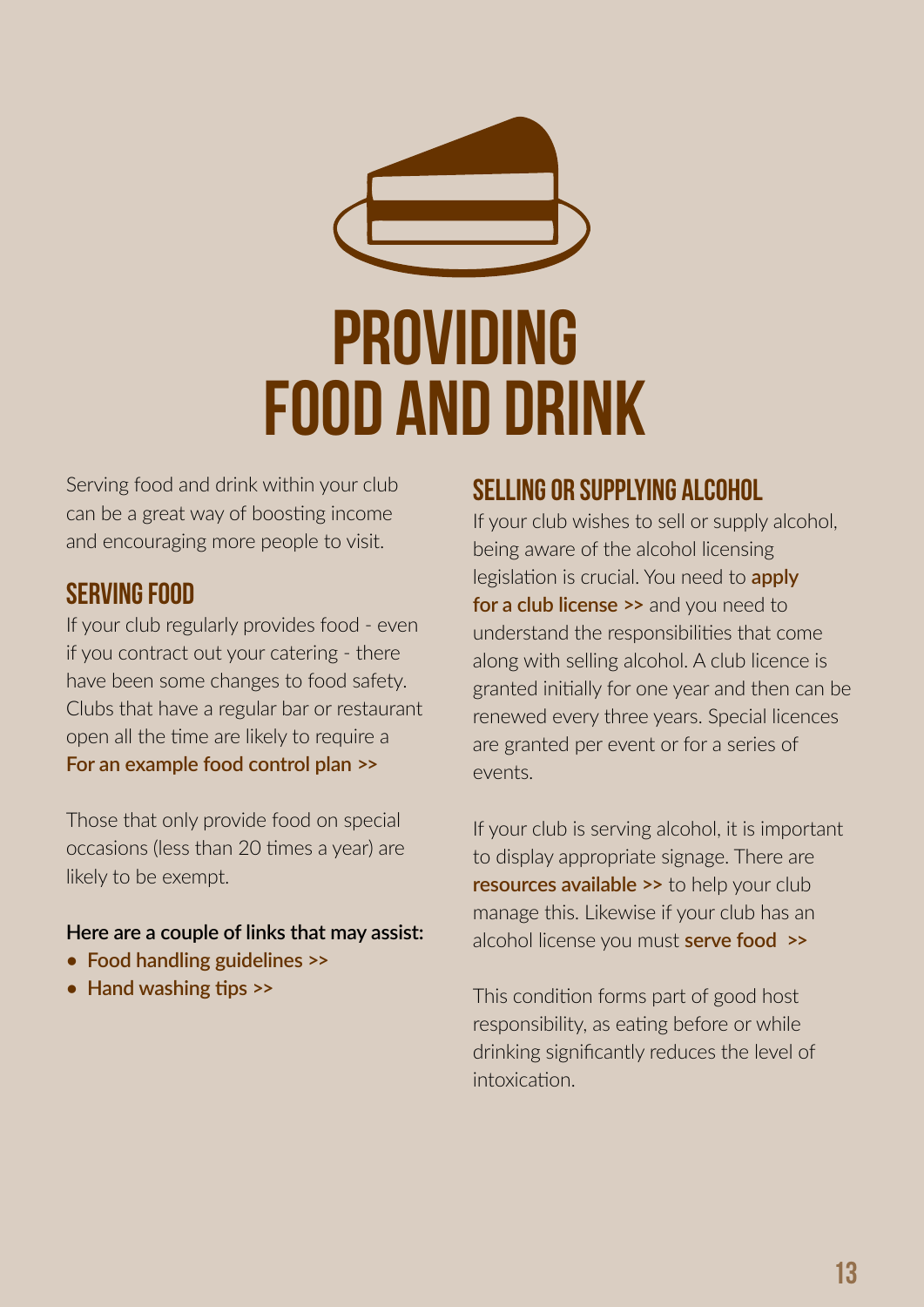## <span id="page-13-0"></span>CREATE A FUNN ATMOSPHERE

Adding some background music, particularly when hosting a festival or tournament, is a great way of boosting the atmosphere at your club. This creates a more welcoming and relaxed atmosphere, which is particularly important when trying to attract new groups of people.

Research shows that listening to motivating music not only distracts participants (from pain and fatigue) but can even improve effort. This helps you to play harder, faster and longer while greatly increasing your enjoyment of the game.

While training, the right music elevates mood and persuades people to ride through waves of exhaustion rather than giving up. Songs that have between 120 and 140 beats per minute are generally considered the sweet spot – so as long as they mirror your heart rate. This puts you in the zone, can help you keep pace, elevates your mood and makes you want to move. Listening to music after you've been playing can also help your body recover quicker.

14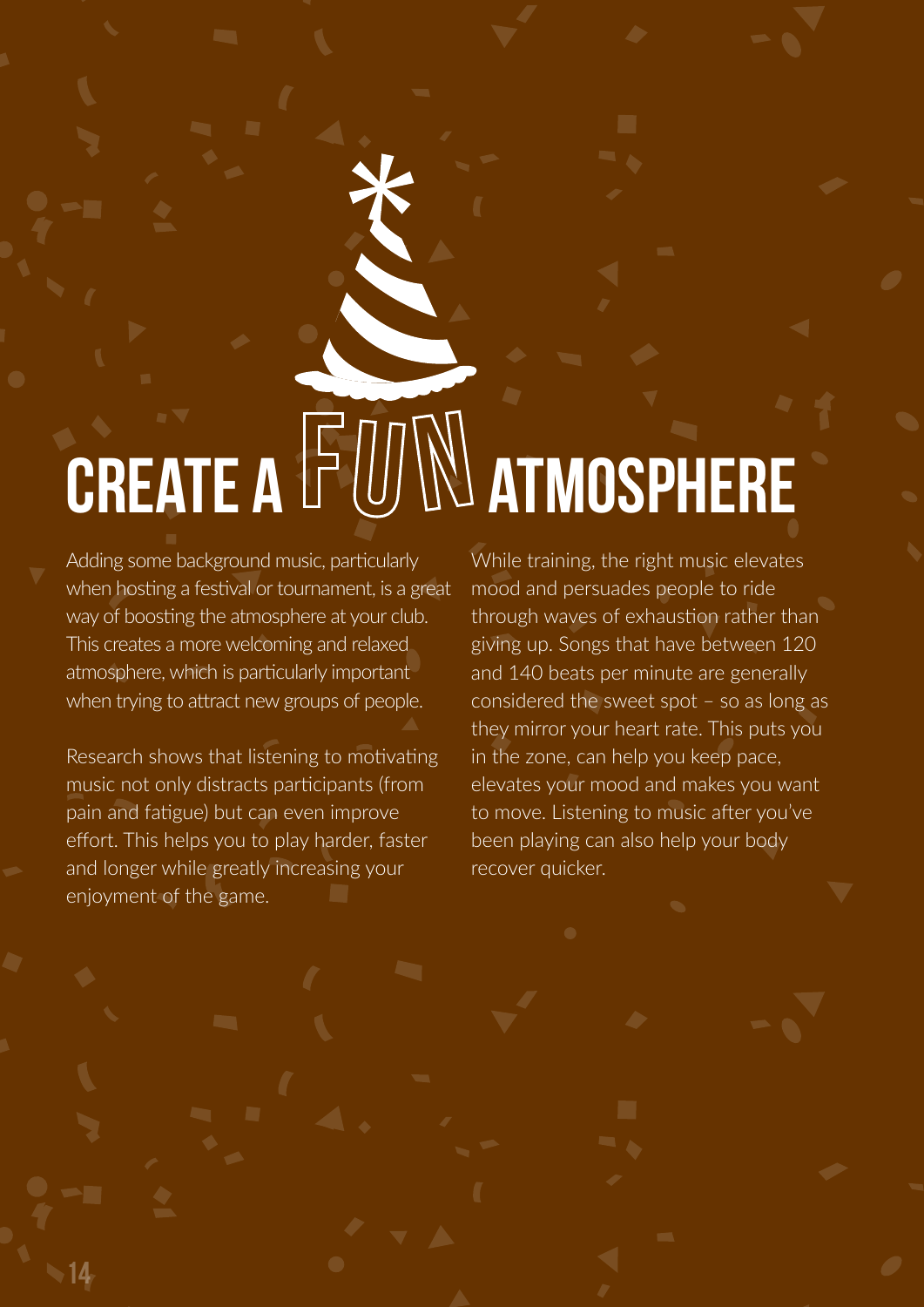### <span id="page-14-0"></span>Handling busy periods

There are various methods that your club/code could use to either spread facility usage demand more evenly or encourage users' incentives to play in quieter periods on certain days and times. This all depends on the type of facility.

**Here are some examples that may or may not be applicable for your club/code:**

#### MEMBERSHIP INCENTIVES

Paying an annual membership fee allows the user to gain use of the facility at most times.

#### SPECIFIC DAY OR TIMES OF DAY INCENTIVES

This approach is now becoming more widespread. Membership options may allow for set times of day, certain days of the week or months of the year. For example, weekend memberships to only have access to the facility on Saturdays and Sundays.

#### PEAK-TIME PREMIUMS

The intention is to charge a premium price for the use of the facilities at peak periods - where demand exceeds the number of spaces available. For example, the facility may be booked during peak hours, but they cost 10% more than regular times.

#### OFF-PEAK INCENTIVES

The aim is to reduce the problem of over-demand at popular times and offer incentives (often financial savings) to play at quieter times. For example, off-peak members pay 10% less but cannot use the facility at peak-times.

#### PARTITIONING DEMAND

The use of the facility can be allocated according to purpose and to satisfy all types of member. For example, one space is always available for coaching programmes, one is always for member use and two are blocked out for competition purposes.

#### RESERVATION SYSTEM

Taking bookings pre-fills the facility and helps forecast future availability. It also reduces waiting time and queues.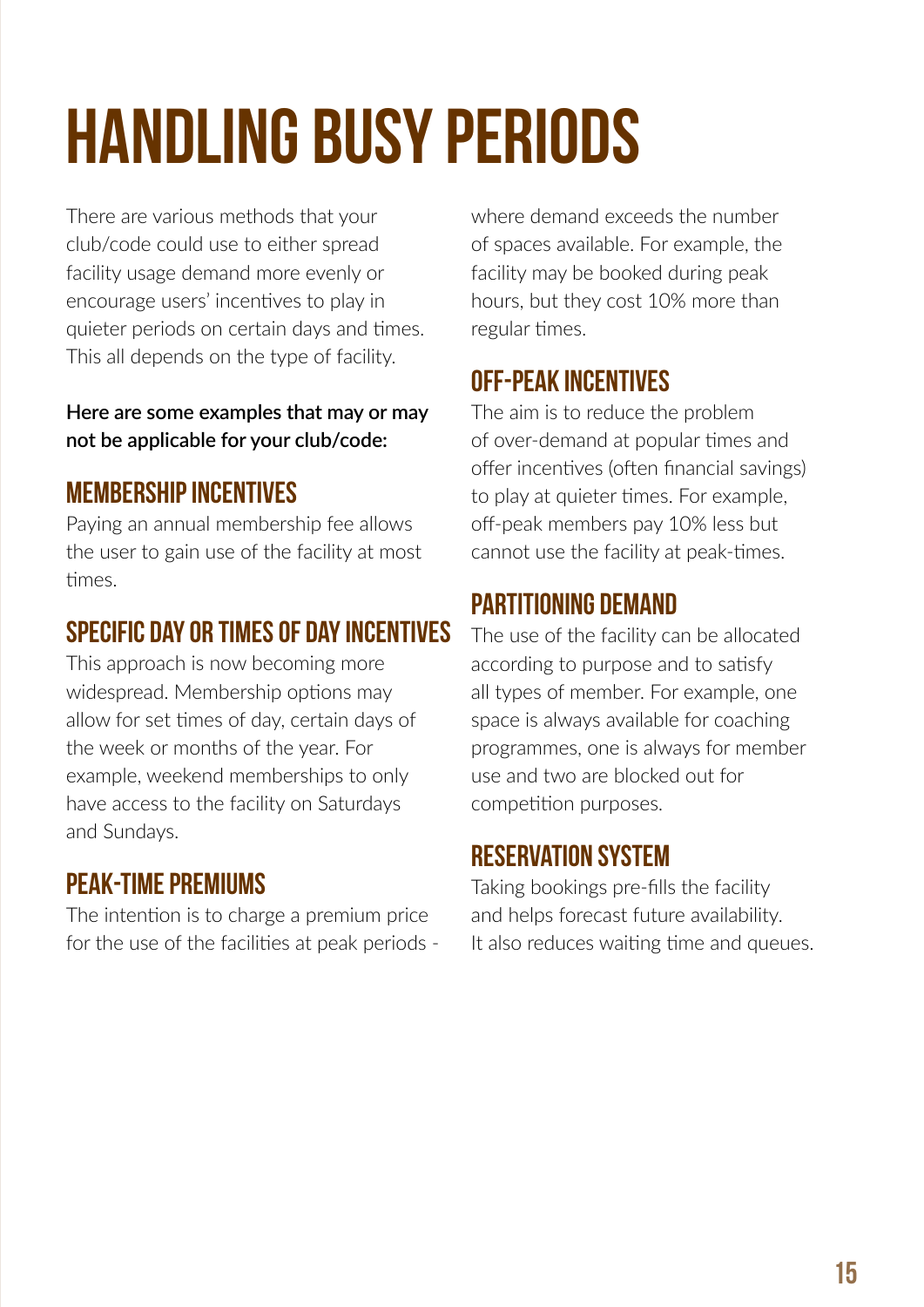### <span id="page-15-0"></span>Interacting with Council

Councils are major funders of sport and recreation facilities across Auckland and look after approximately 220 fields and 200 **[community centres / halls](https://bookings.aucklandcouncil.govt.nz/facilities) >>**

#### BOOKING A SPORTS FIELD

To make a field booking you need to create a login. Anyone can make a seasonal (winter or summer) booking or a casual booking. Before a casual booking is confirmed Council check that the field is available and in suitable condition for use. A minimum of five days should be allowed for bookings to be processed. Seasonal bookings have submission deadlines published on the **[Auckland Council's website](https://www.aucklandcouncil.govt.nz/parks-recreation/sports/Pages/booking-sport-facilities.aspx) >>** The weekly capacity of a sports field depends on type (soil, sand, hybrid or artificial), floodlighting and rainfall.

#### SPORTS FIELD MAINTENANCE

To report a sports park issue or, to speak with a Maintenance Delivery Coordinator call 09 301 0101. This could be related to sports field mowing and marking, car parks, playgrounds, pathways, lighting or similar. Maintenance Coordinators are the public's liaison to the contractors carrying out physical park works. The call centre will issue you with a job number so you can get updates on that status of your request.

#### SPORTS FIELD CLOSURES

From time to time fields will be closed to due bad weather or maintenance. This can be checked on the **[Auckland Council's](https://www.aucklandcouncil.govt.nz/parks-recreation/sports/Pages/booking-sport-facilities.aspx)  [website](https://www.aucklandcouncil.govt.nz/parks-recreation/sports/Pages/booking-sport-facilities.aspx) >>**

#### LOCAL BOARDS

There are **[21 local boards](https://www.aucklandcouncil.govt.nz/about-auckland-council/how-auckland-council-works/local-boards/Pages/find-local-board.aspx) >>** across Auckland that oversee facilities in the local board area. As a club / code you should work with the local board personal assistant to do a deputation to the local board. This is typically a 5-minute time slot at the start of their business meetings where you can provide an update on your club activities and present on challenges and opportunities. We suggest ending the presentation with a question or request to generate conversation with the board members. If you do not wish to do a deputation, you may be able to organise an informal meeting with one or more of the board members.

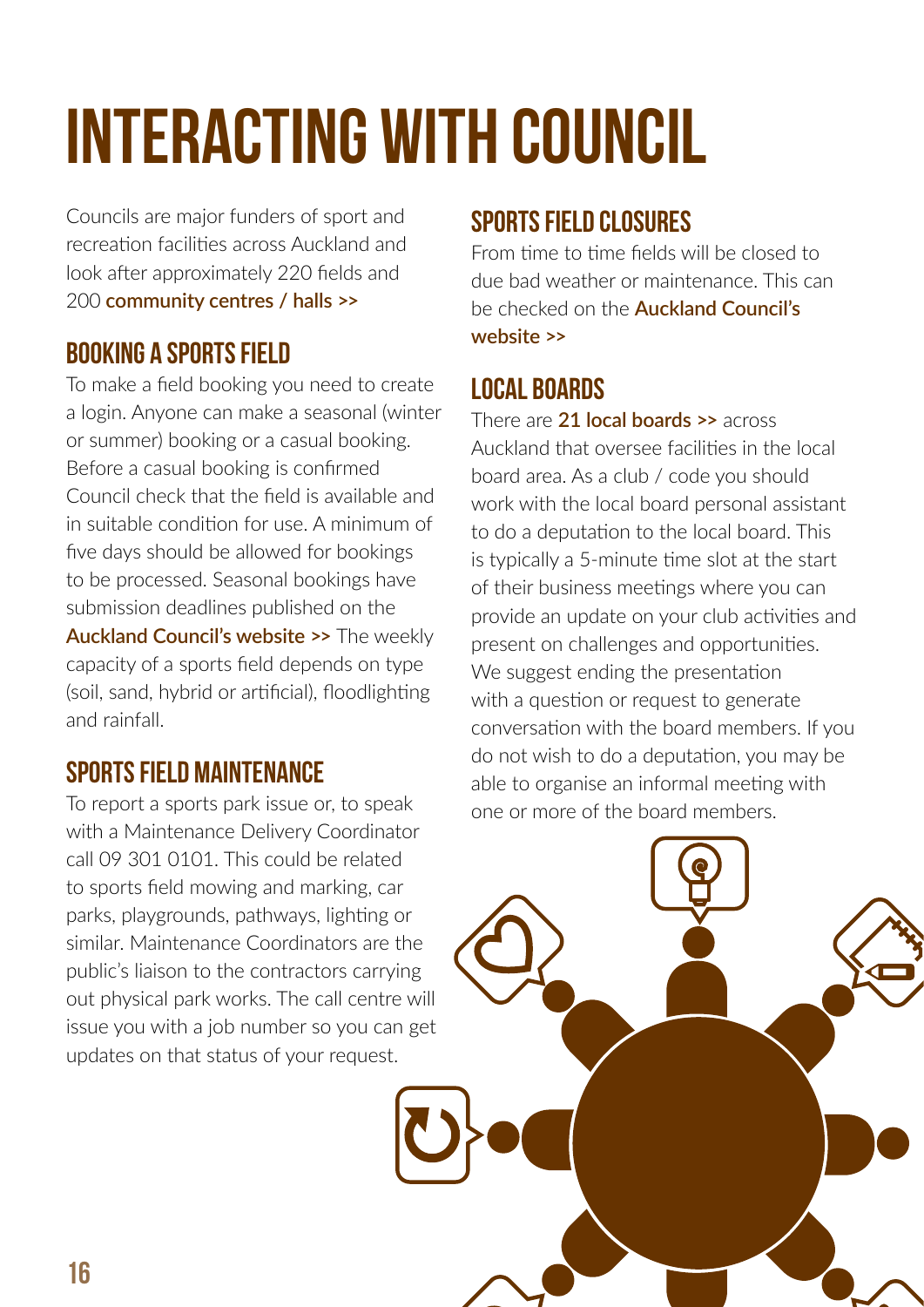### <span id="page-16-0"></span>Future considerations

**All facilities face problems and all future projections are based on assumptions. Future considerations that impact on your facility include:**

- How your management plan links into the strategic or long-term vision of your organisation
- What resources will be required to determine future programmes and directions
- What resources will be required to remain competitive in a technological sense
- What building extensions, modifications or upgrades to your facility will be required in the future

Prepare for surprises — identify and assess possible risks and how you will deal with the situation should any of these risks actually occur.